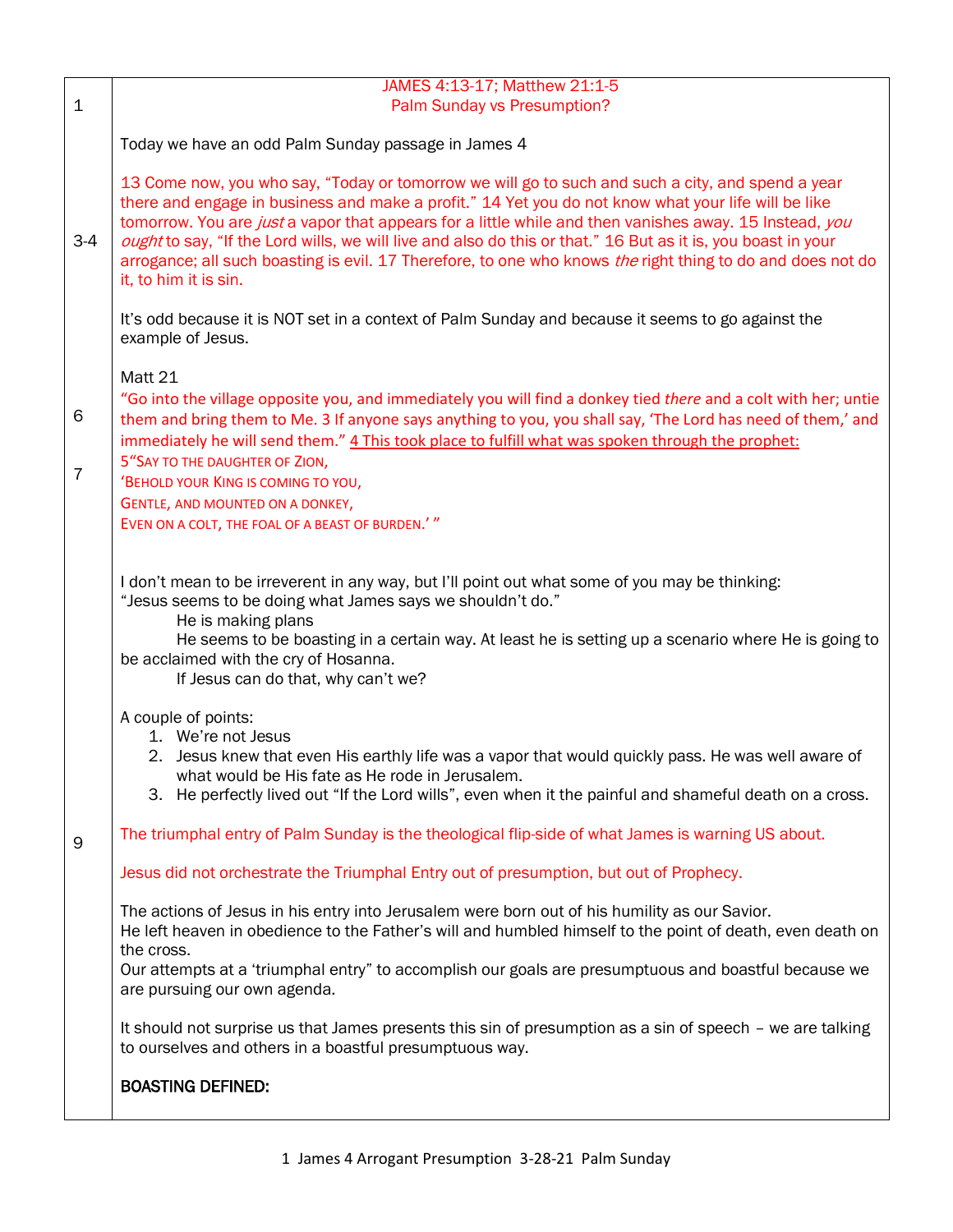| 11 | Arrogant boasting is an insolent assurance that trusts in its own resources, insights, or wisdom and<br>an empty presumption that trusts in the reliability of worldly things. Johnny Long                                                                                                                                                                                                            |
|----|-------------------------------------------------------------------------------------------------------------------------------------------------------------------------------------------------------------------------------------------------------------------------------------------------------------------------------------------------------------------------------------------------------|
| 13 | The result is that we can lose sight of God and his glory and begin seeking our own glory.<br><b>BOASTING IS</b>                                                                                                                                                                                                                                                                                      |
|    | a "RED FLAG" that our flesh is hard at work, that we are not resting in the righteousness of Christ to<br>"make us beautiful," that we feel inadequate and need to somehow "inflate ourselves" in the eyes of God<br>or others.                                                                                                                                                                       |
| 14 | a "false gospel"— something we use to make ourselves feel "right" or "righteous" —something other than<br>Jesus. To boast is to stop preaching the Gospel in order to preach ourselves—"the Good News of me."<br>(compare 2 Cor. 4:5)                                                                                                                                                                 |
|    | The path toward the End of Boasting follows The Gospel, which is the-cure for self-love, boasting and our<br>thirst for glory. We walk that path by filling our hearts with the Person and work of Christ.                                                                                                                                                                                            |
|    | Since we're not Jesus and we don't have knowledge about how our future will play out, how do we guard<br>against the sin of Presumptuous Boasting?                                                                                                                                                                                                                                                    |
| 16 | <b>RECOGNIZE:</b>                                                                                                                                                                                                                                                                                                                                                                                     |
|    | Our ignorance - v. 14-15<br>"You do not know what your life will be like tomorrow."                                                                                                                                                                                                                                                                                                                   |
|    | The builders of the Tower of Babel thought they were making a name for themselves.                                                                                                                                                                                                                                                                                                                    |
|    | Experienced generals thought Pickets charge at Gettysburg was a good idea.<br>Those who built the Titanic expressed confidence that it was basically unsinkable.                                                                                                                                                                                                                                      |
|    | Napoleon and Hitler thought it was a great idea to invade Russia<br>Even while making great plans, we all have an "I didn't see that coming" event.                                                                                                                                                                                                                                                   |
|    | 2020 was a big exclamation point to verse 14.                                                                                                                                                                                                                                                                                                                                                         |
|    | On March 10, 2020 our Walker Cty Chamber leadership class was a Prater Floors in Rossville. We<br>were standing at the edge of the basketball floor that was going to be used for the Final Four weekend in<br>Atlanta just a few weeks away. Life was normal and March Madness was coming.<br>A few days later it was all shut down. Some states are now on day 377 of 15 days to flatten the curve. |
| 18 |                                                                                                                                                                                                                                                                                                                                                                                                       |
|    | Our Frailty V. 14<br>"You are a vapor that appears for a little while, then vanishes." This echoes the wisdom book of<br>Ecclesiastes - "Vanity of vanities, all it vanity" - "hevel" - our life is a mist, a vapor.                                                                                                                                                                                  |
| 19 | While we may be unsure of the contents of tomorrow $-$ v. 14; the BIG question is one of OUR EXISTENCE<br>tomorrow.                                                                                                                                                                                                                                                                                   |
|    | Again, 2020 exposed how frail our lives are. We should know ABOUT FRAILTY because there are<br>other factors that killed more people in 2020 than Covid- heart disease and cancer. Those issues are                                                                                                                                                                                                   |
|    | leading causes of death EVERY year and we still have a hard time facing the reality that our lives are a<br>vapor.                                                                                                                                                                                                                                                                                    |
|    | No matter how good our medical services are in these modern times, the death rate remains 1 to 1, the<br>same as it was when James wrote this letter.                                                                                                                                                                                                                                                 |
|    | https://usafacts.org/articles/top-causes-death-united-states-heart-disease-cancer-and-covid-19/                                                                                                                                                                                                                                                                                                       |
| 21 | Our dependence                                                                                                                                                                                                                                                                                                                                                                                        |
|    | "You ought to say, 'if the Lord wills'"<br>Does this mean that our conversations must be punctuated with "If the Lord wills"? There is no biblical<br>precedent of that or historical record of that. Christian jargon can be weird enough without adding that in                                                                                                                                     |
|    |                                                                                                                                                                                                                                                                                                                                                                                                       |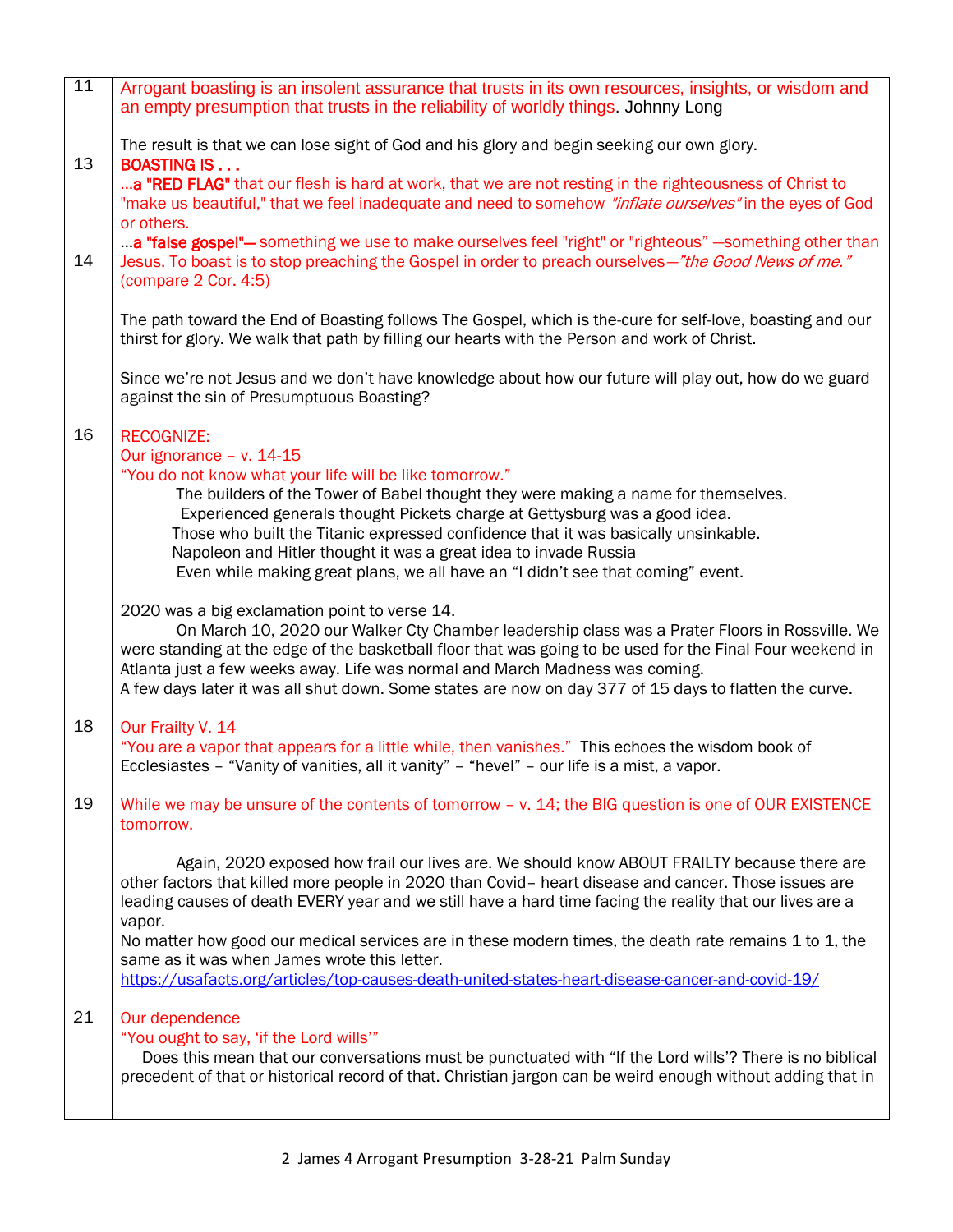|    | every time we make plans to do something. Perhaps you've seen writings or letters where at the end                                                                                                                                                                                                                                                              |
|----|-----------------------------------------------------------------------------------------------------------------------------------------------------------------------------------------------------------------------------------------------------------------------------------------------------------------------------------------------------------------|
|    | were the letters D.V That stands for Deo Volente - Latin for God willing.                                                                                                                                                                                                                                                                                       |
|    | That should be the posture of our hearts, not the punctuation of our sentences.                                                                                                                                                                                                                                                                                 |
|    | Motyer - To be sure the words 'If the Lord wills' can be a protective superstition; but they can also<br>be the sweetest and most comfortable reassurance to a humble and trustful spirit.                                                                                                                                                                      |
| 23 | OUR PROBLEM: Motyer - " presumption is the unrecognized claim of our hearts. We speak to ourselves as if<br>life were our right, as if our choice were the only deciding factor, as if we had in ourselves all that is needed<br>to make a success of things, as if getting on, making money, and doing well were life's sole objective."                       |
|    | The sin of presumption didn't start in the day of James; it started in the Garden of Eden:                                                                                                                                                                                                                                                                      |
| 25 | 4 The serpent said to the woman, "You surely will not die! 5 For God knows that in the day you eat from it<br>your eyes will be opened, and you will be like God, knowing good and evil."                                                                                                                                                                       |
| 26 | 6 When the woman saw that the tree was good for food, and that it was a delight to the eyes, and that the                                                                                                                                                                                                                                                       |
|    | tree was desirable to make one wise, she took from its fruit and ate; and she gave also to her husband with<br>her, and he ate.                                                                                                                                                                                                                                 |
|    | THE DESIRE TO BE LIKE God is the height of Presumption.                                                                                                                                                                                                                                                                                                         |
|    | Deuteronomy 17 has several warning against presumption regarding disobedience to God's law and<br>speaking false "prophecy" or speaking for another 'God'. FYI: the penalty was death. Deut 18                                                                                                                                                                  |
|    | The Psalmist was aware of the danger of presumption                                                                                                                                                                                                                                                                                                             |
| 28 | Psalm 19:12 Who can discern his errors? Acquit me of hidden faults.                                                                                                                                                                                                                                                                                             |
|    | 13 Also keep back Your servant from presumptuous sins; Let them not rule over me;                                                                                                                                                                                                                                                                               |
|    | Paul shows the root and the result of human presumption: Romans 1                                                                                                                                                                                                                                                                                               |
|    | 18 For the wrath of God is revealed from heaven against all ungodliness and unrighteousness of men who                                                                                                                                                                                                                                                          |
| 29 | suppress the truth in unrighteousness,                                                                                                                                                                                                                                                                                                                          |
|    | 25 For they exchanged the truth of God for a lie, and worshiped and served the creature rather than the<br>Creator, who is blessed forever. Amen.                                                                                                                                                                                                               |
|    |                                                                                                                                                                                                                                                                                                                                                                 |
|    | Serving the creature is the essence of the mindset of the world - "Man, the measure of all things." That<br>phrase is attributed to the ancient Greek philosopher Protagoras (450BC). It became a very influential<br>philosophy during the Renaissance Humanist period beginning around 1400 AC.                                                               |
|    | How does it play itself out?<br>It begins to look like the period of the Judges - "Every man does that which is right in his own eyes."                                                                                                                                                                                                                         |
|    | It is manifested in our desire to be God, to determine right and wrong or to say that there are no                                                                                                                                                                                                                                                              |
|    | such absolute moral values; to define when life begins or which lives don't have value so they can be<br>enslaved, aborted, or exterminated; to define ourselves or self-identify outside of the divine image                                                                                                                                                   |
|    | bearing categories of female and male.                                                                                                                                                                                                                                                                                                                          |
|    | Those are all examples of how presumption plays out in this rebellious world.                                                                                                                                                                                                                                                                                   |
|    | While James is focusing on what would seem to be the routine aspects of life, the principle is the same.<br>The little routine things of life are the bread and butter of the life of faith. The pattern of faithfulness in<br>the little things reveals a lot about our character and spiritual life. The little things do matter, as Jesus<br>tells usLUKE 16 |
| 31 | <sup>10</sup> "The one who is faithful in a very little thing is also faithful in much; and the one who is                                                                                                                                                                                                                                                      |
|    | unrighteous in a very little thing is also unrighteous in much.                                                                                                                                                                                                                                                                                                 |
|    |                                                                                                                                                                                                                                                                                                                                                                 |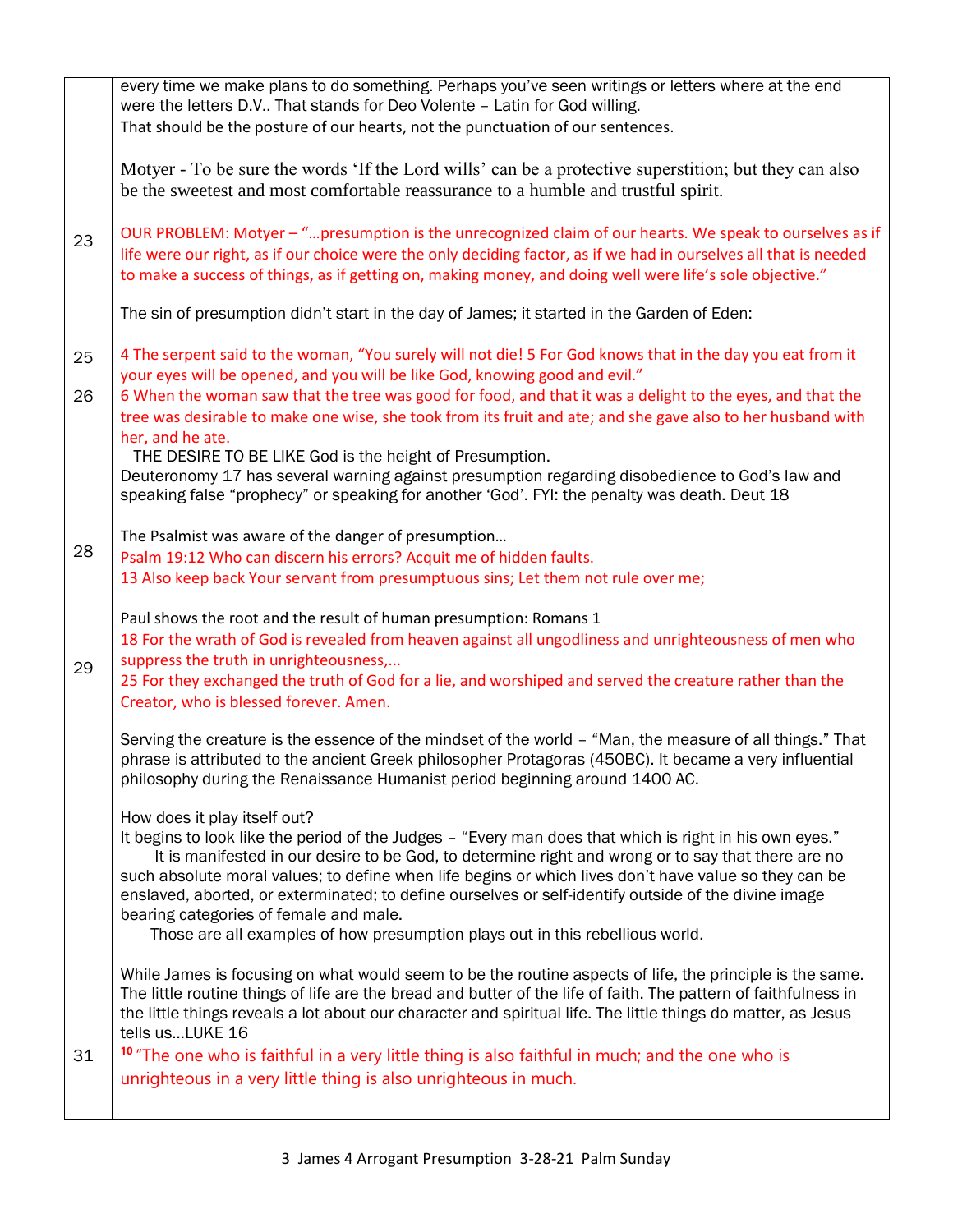|          | I dare say, it also applies to presumption The one who is presumptuous in a very little thing is also<br>presumptuous in much;                                                                                                                                                                                                                                                                                                                   |
|----------|--------------------------------------------------------------------------------------------------------------------------------------------------------------------------------------------------------------------------------------------------------------------------------------------------------------------------------------------------------------------------------------------------------------------------------------------------|
|          | JAMES indicates how this shows up in the routine aspects of life - doing business, our buying and selling,<br>our planning for the future. They seem so ordinary, yet they can reveal an underlying bass note of<br>arrogant boasting, which is EVIL. That is not a word to be taken lightly.                                                                                                                                                    |
|          | Again, James points out that this is more serious than we think. That theme is found throughout the book<br>of James. If we're listening, we should get the point that EVERY moment is a God moment.<br>In our trials, in our need for wisdom, in temptation, in receiving the Word, in our speech, in our<br>works of faith, in our relationships, and in the affections of our hearts, God should be central.                                  |
|          | All of life is to be lived by faith before the face of God.<br>The OT wisdom approach of James reflects the basic principle that God gave Israel in Deut 6.<br>Deut 6                                                                                                                                                                                                                                                                            |
| 33<br>34 | 4"Hear, O Israel! The Lord is our God, the Lord is one! 5 You shall love the Lord your God with all your heart<br>and with all your soul and with all your might. 6 These words, which I am commanding you today, shall be on<br>your heart. 7 You shall teach them diligently to your sons and shall talk of them when you sit in your house<br>and when you walk by the way and when you lie down and when you rise up.                        |
|          | James is saying to his Jewish and gentile Christian audience, "The person and ways of God are to be on<br>our hearts and minds all during the day."<br>James and the bible do not banish planning from our lives. They banish a self-sufficient "godless"                                                                                                                                                                                        |
|          | attitude that keeps God at arm's length on Monday to Saturday but seeks to give him a nod for a couple<br>of hours on Sunday.                                                                                                                                                                                                                                                                                                                    |
|          | BY CONTRAST, Jesus is the perfect example of One who followed the Father's will. He understood that the<br>fine print of life was in the Sovereign hands of God. That is what James is calling us to remember.<br>Jesus is the example of one who made all of His choices with a view of glorifying the Father and<br>advancing His kingdom. He did not live a presumptuous life in terms of his time and choices; he lived an<br>obedient life. |
|          | How do we avoid arrogant presumption in our lives?<br>Lean into the reason for the Triumphal Entry of Jesus into Jerusalem.<br>He came to be acclaimed as King, as the one who comes in the Name of the Lord.                                                                                                                                                                                                                                    |
| 36       | Lean into the truths of the Gospel Narrative.<br>I really like the way that Ben Shive summarizes the role and significance of Jesus and His entry into<br>Jerusalem. He describes it in his song, "Remember Me"<br>https://rabbitroom.com/2018/04/behind-the-song-remember-me/                                                                                                                                                                   |
| 37       | Lord, remember me // when, You come// into Your kingdom                                                                                                                                                                                                                                                                                                                                                                                          |
| 38       | Who can ascend the hill of the Lord? The one who utters no untrue word (Ps 15)<br>Whose hands are clean, whose heart is pure// Who can ascend that hill?                                                                                                                                                                                                                                                                                         |
| 39       | There is none righteous, no not one We are prodigal daughters and wayward sons (Rom 3:10)<br>We don't know the half of the hurt we've done //The countless we have killed                                                                                                                                                                                                                                                                        |
| 40       | Our priests are cheats, our prophets are liars, We know what the law requires (Matt 23:13ff)<br>But we pile our sins up higher and higher// Who can ascend that hill?                                                                                                                                                                                                                                                                            |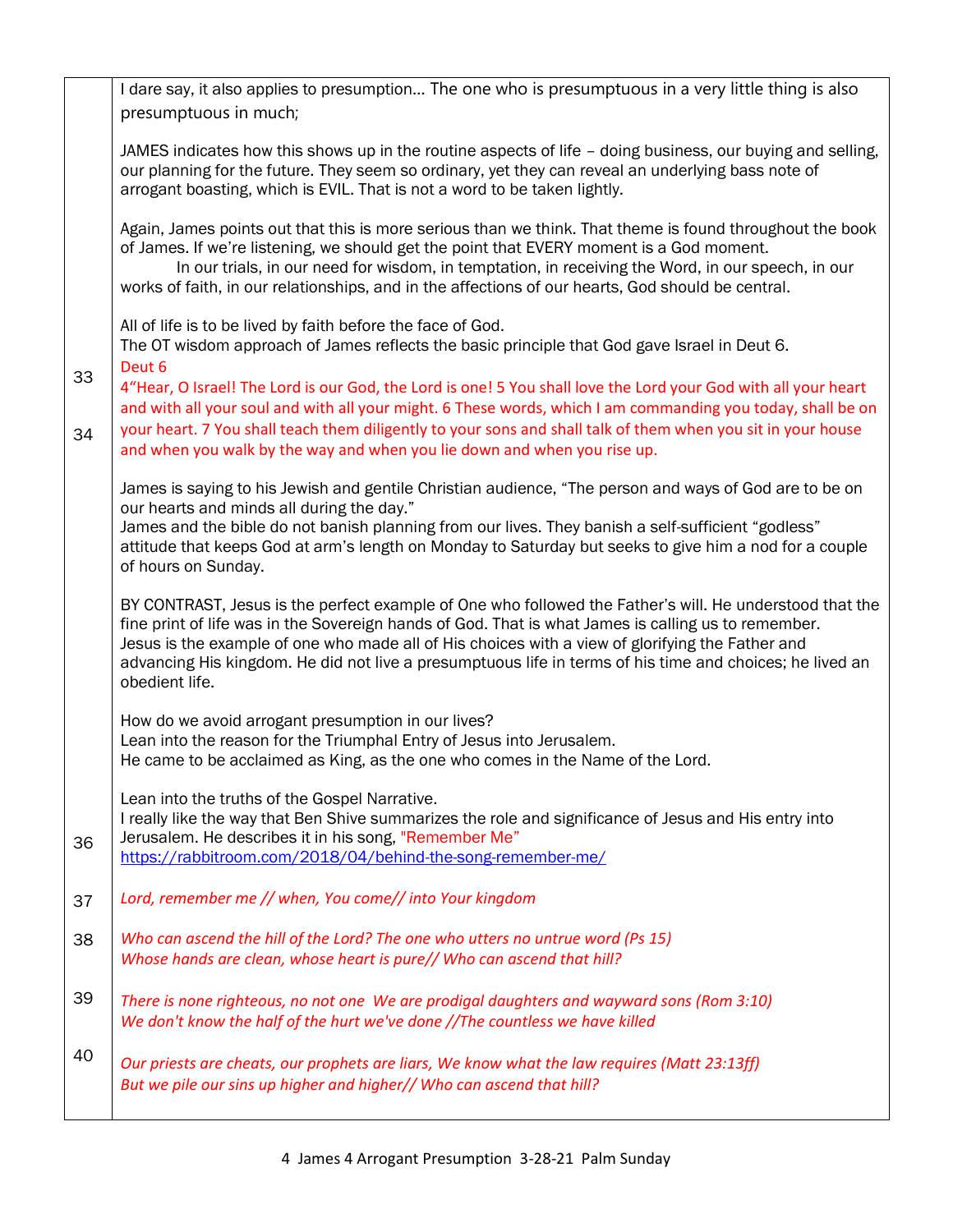|    | And I am a sheep who has gone astray, I have turned aside to my own way (Is 53)                              |
|----|--------------------------------------------------------------------------------------------------------------|
| 41 | Have mercy on me, // Son of David                                                                            |
|    | Lord, remember me// when You come// into Your kingdom                                                        |
|    |                                                                                                              |
| 42 | Now hear the voice of the Word made man / The spotless sacrificial Lamb (John 1:29)                          |
|    | "A body You gave me, here I am, I have come to do Your will" (John 6:38)                                     |
|    |                                                                                                              |
| 43 | And no one takes my life, you see, I lay it down now willingly (John 10:18)                                  |
|    | And I will draw all men to me When I ascend that hill (John 12:32)                                           |
|    | On Sunday You came as a King                                                                                 |
| 44 | On Monday washed the temple clean                                                                            |
|    | On Tuesday You told of what will be                                                                          |
|    | On Wednesday You waited patiently                                                                            |
|    | On Thursday You said it is time                                                                              |
| 45 | I'll drink this cup 'cause it is mine                                                                        |
|    | On Friday, Lord, // You poured the wine                                                                      |
|    |                                                                                                              |
|    | Like a thief on the cross, as He hung there dying (Luke 23)                                                  |
|    | For crimes, there were no use denying                                                                        |
| 46 | While the righteous Judge hung right beside// him                                                            |
|    | How could I not recognize You?                                                                               |
|    | How could I not recognize You?                                                                               |
|    | How could I not recognize my Lord?                                                                           |
|    |                                                                                                              |
|    | Speaking of the final verses, Andrew Peterson, who recorded the song, said,                                  |
|    | "This, whatever you've been told about Christianity, is where the whole story of creation is headed. We will |
| 47 | always be with the Lord."                                                                                    |
| 48 | And we've heard this story all our lives, Still, we feel the pain of the crucified                           |
|    | And the end still comes as a surprise                                                                        |
|    |                                                                                                              |
|    | But before the breath there in the tomb, Before our joy sprang from the womb                                 |
|    | You saw a day that's coming soon (Luke 9)                                                                    |
|    |                                                                                                              |
| 49 | When the Son will stand on the mount again, With an army of angels at His command                            |
|    | And the earth will split like the hull of a seed, Wherever Jesus plants His feet (Rev 19)                    |
|    |                                                                                                              |
| 50 | And up from the earth, the dead will rise (1 Thess 4)                                                        |
|    | Like spring trees robed in petals of white                                                                   |
| 51 | Singing the song of the radiant bride                                                                        |
|    | And we will always be, always be, always be with the Lord (John 14)                                          |
|    |                                                                                                              |
|    | God'S Kingdom WILL WIN AND We will always be, always be, always be with the Lord                             |
|    | There are two things you can plan on without being presumptuous:                                             |
|    | Death                                                                                                        |
|    | You will always be with the Lord, if you know Christ (and you will always be separated from the Lord         |
|    | if you don't know Him.)                                                                                      |
|    | THE TABLE is a great reminder of how and why we can be assured that we will always be with the Lord.         |
|    |                                                                                                              |
|    |                                                                                                              |